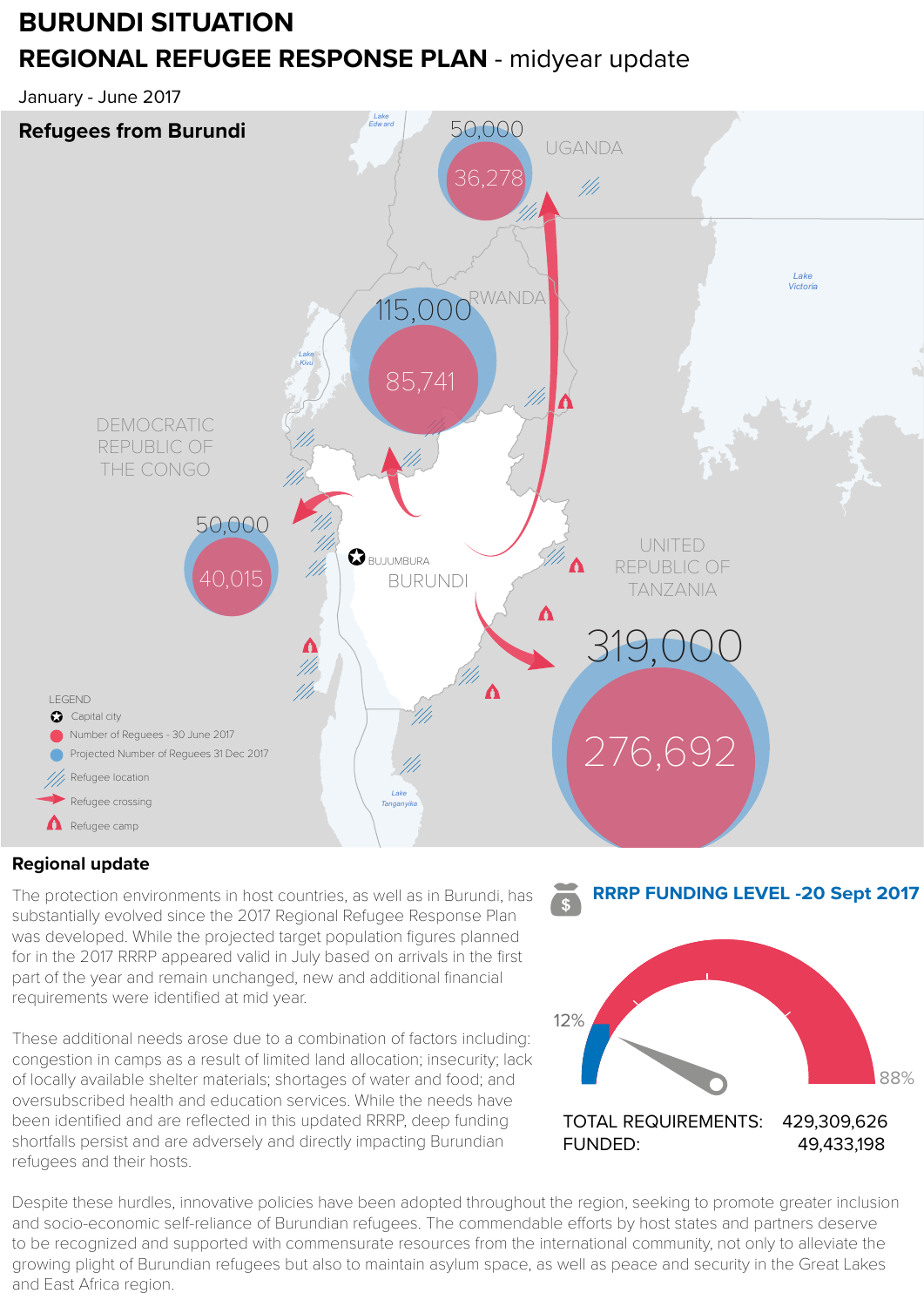

### **MAIN ACHIEVEMENTS & GAPS**

In the first semester of 2017, major achievements included:

- All new arrivals have been registered and 91% of the population received documentation;
- While food has been provided on a regular monthly basis to refugees in all asylum countries (95% of regional target), it is important to note that Tanzania, where the majority of refugees are, experienced significant ration cuts down to 60% of the full ration;
- The Global Acute Malnutrition rate is below the 5% emergency threshold in Tanzania (2%) and Uganda (0%) but equal to 5% in Rwanda and DRC;
- In several countires targets for enroling children in school have been largely met (75% of regional target), but initial targets only represented a portion of school aged children and many of those attend school in over crowded and under resourced classrooms;
- Similarly, while almost all refugees have access to basic health services, those facilities and services are often severely oversubscribed.

The most significant gaps in the regional response have been:

- Only 56% of identified SGBV survivors received assistance and services;
- While emergency shelters have been provided they have quickly deteriorated, with significant numbers of refugees still stuck in mass housing in reception and transit facilities;
- Only 55% of refugee households received Non-Food Items (NFI);
- Provision of water is adequate in only 2 of the 4 countries, and in a number of locations there is a need to move away from water trucking to more sustainable solutions;
- Only 17% of refugees has an upgraded family latrine;
- In all countries, targets for livelihood activities were not fully met due to the need to prioritize extremely limited funds (57% of the target).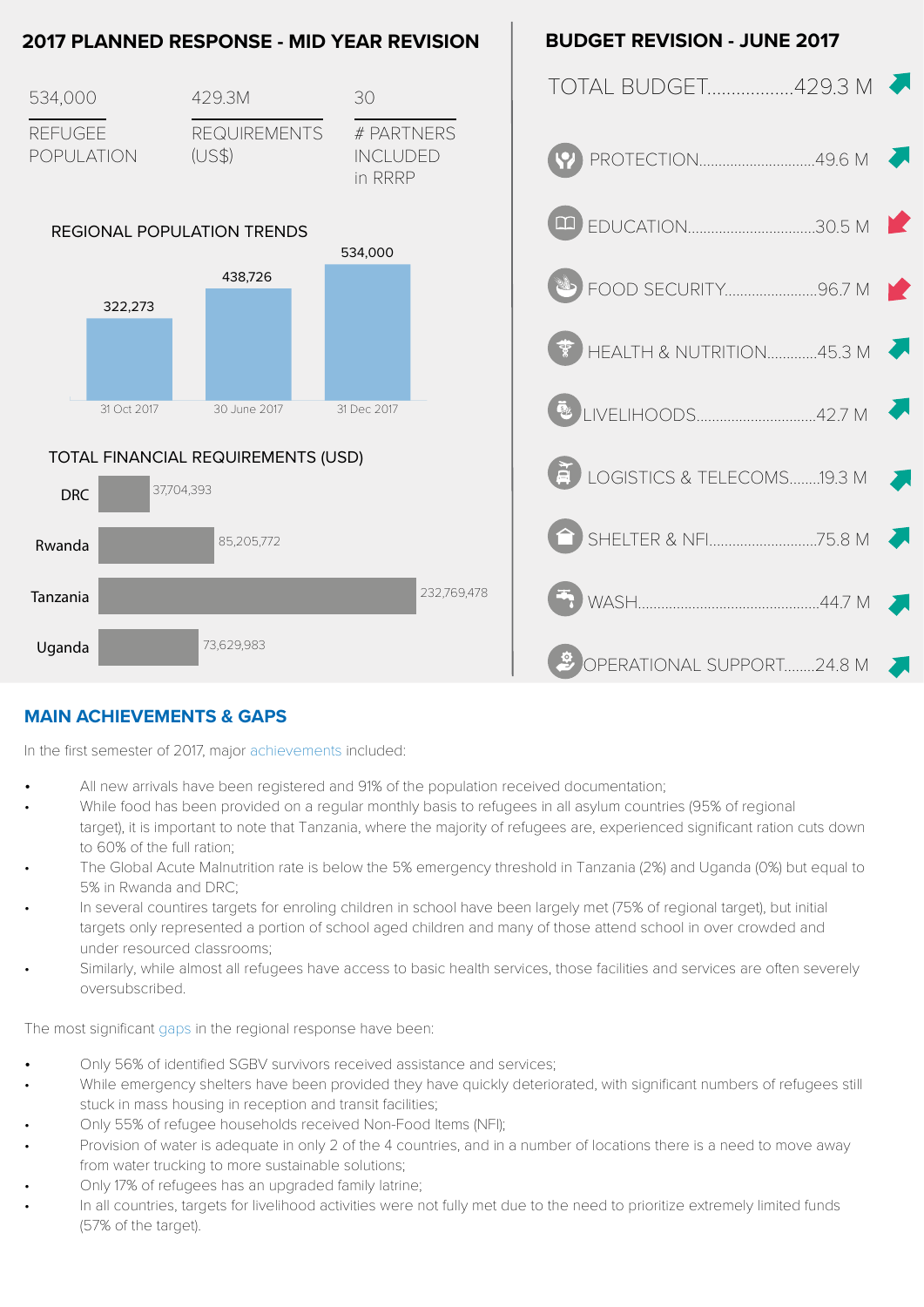#### **REGIONAL ACHIEVEMENTS AND GAPS January - June 2017**

| % of refugees registered/documented<br>on an individual basis         | 91%  | $100\%$ |
|-----------------------------------------------------------------------|------|---------|
| % identified SGBV survivors received<br>assistance and services       | 56%  | 100%    |
| % new-borns registered                                                | 94%  | 100%    |
| % children enrolled in primary education                              | 75%  | 100%    |
| % of refugees received food assistance                                | 95%  | 100%    |
| % of refugees with access to primary health care facilities           | 94%  | 100     |
| Prevalence of Global Acute Malnutrition                               | 3%   | < 5%    |
| # persons provided with technical<br>and/or vocational trainings      | 57%  | 10,520  |
| % of new arrivals transported in a timely and dignified way           | 100% | 100%    |
| % household received NFIs                                             | 55%  | 100%    |
| % of household provided with emergency<br>or transitional shelters    | 49%  | 100%    |
| Average 20 of litres of potable water<br>available per person per day | 85%  | 20      |
| % household sanitary facilities constructed/improved                  | 17%  | 100%    |